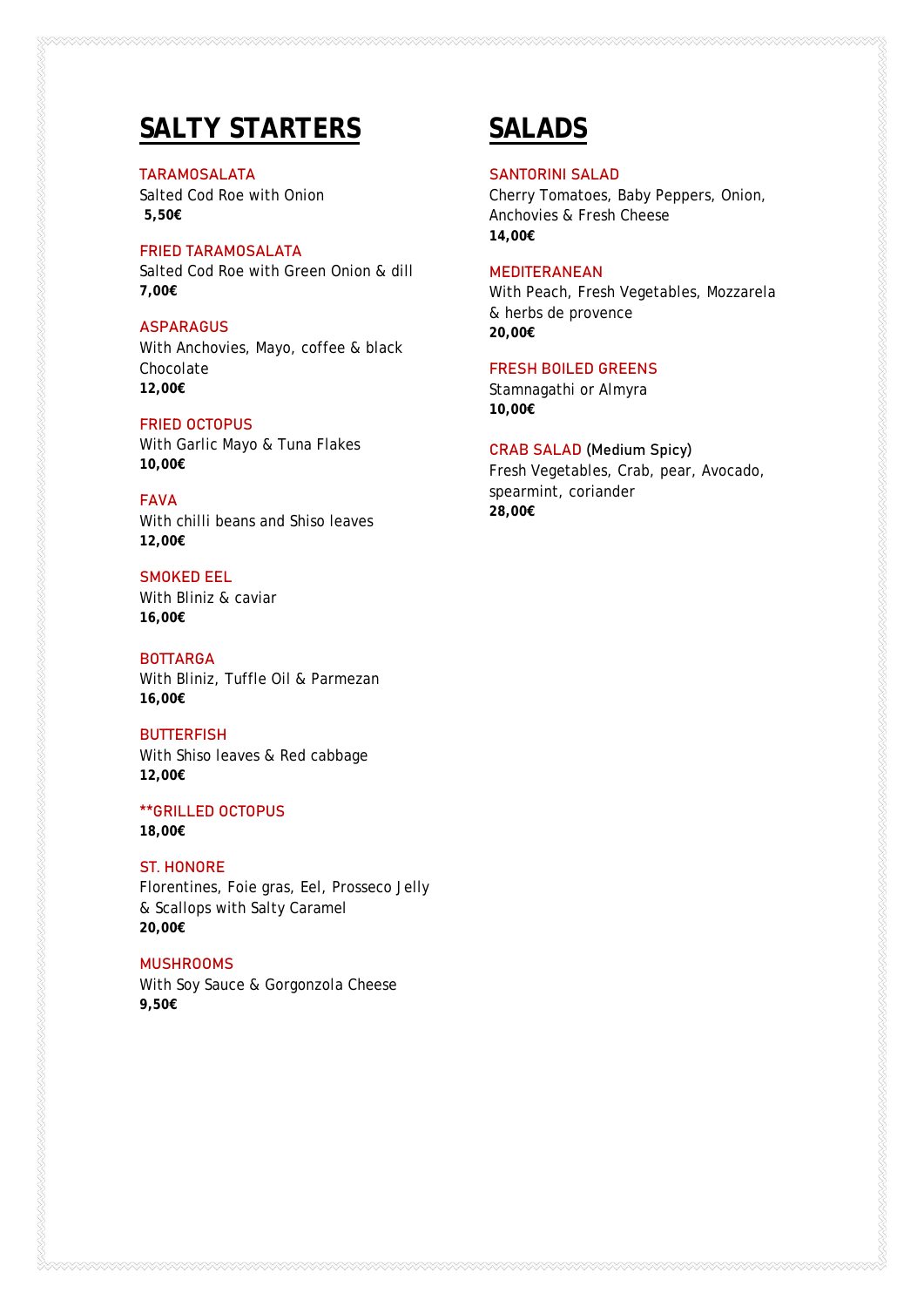## **SUSHI & OYSTERS**

#### **OPSON**

Ancient Greek Recipe with raw Tuna fish, oil and vinegar **14,00€**

### TACO TUNA

Tuna Tartar with arugula, mayo and Fresh Herbs **12,00€**

#### ΤUNA BALFEGO

Raw Tuna Fish with Wasabi **20,00€**

#### ΤUNA SWEET CHILI

With Sweet Chili & Soy Sauce **18,00€**

## MEDITERANNEAN CEVICHE

Marinated with Lemon, Tomato Chili Peppers and Sumac **16,00€**

CATCH OF THE DAY CEVICHE **60,00€/kg**

#### SEA BASS CEVICHE

Fruits, cilantro & Lime **28,00€**

#### SALMON CEVICHE

Yuzu Kosho, baby peppers **20,00€**

## VEGETARIAN CEVICHE

Yellow beetroot, Oyster Leaves, Avocado, Rhubarb and Chives **12,00€**

#### **OYSTERS**

\*price/piece\*

- Gillardeau **6,50€**
- Royal Herve **6,50€**
- Cancale Celine Maison **3,60€**
- Ostra Regal **9,00€**

**BUBBLESHELL** With Fresh Tomato **14,00€**

## SEA SHELLS

Clams **16,00€**

MOSAIQUE SUSHI BOWL **40,00€**

### CRAY FISH SASHIMI

With Almost burnt Cream **36,00€**